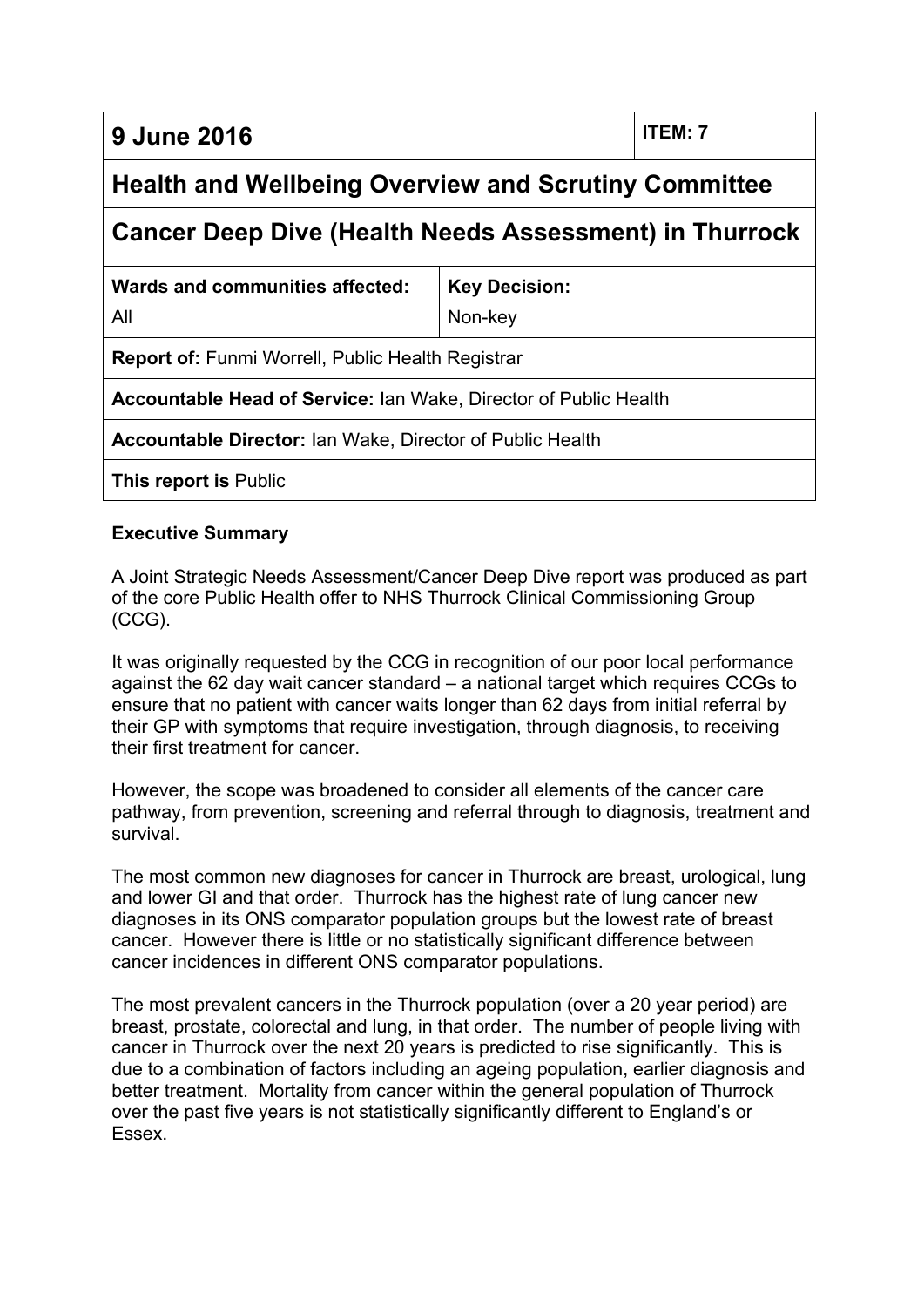A number of areas where discovered where joint working between the CCG, council and other partners could lead to improved outcomes for the population.

## **1. Recommendation(s)**

- **1.1 That the Health Overview and Scrutiny Committee note the contents of this report.**
- **1.2 HOSC should support the work done by public health, CCG colleagues and other partners to improve cancer services and outcomes in Thurrock.**

### **2. Introduction and Background**

- 2.1. Cancer is the single biggest cause of premature mortality amongst our population.
- 2.2 Mortality from cancer within the general population of Thurrock over the past five years is not statistically significantly different to England's or Essex.
- 2.3 Research suggests that at least one-third of all cancer cases are preventable.
- 2.4 Prevention offers the most cost-effective long-term strategy for the control of cancer. Tobacco use is the single greatest avoidable risk factor for cancer mortality worldwide, causing an estimated 22% of cancer deaths per year. In 2004, 1.6 million of the 7.4 million cancer deaths were due to tobacco use.
- 2.5 There has been no significant reduction in rates of smoking attributable hospital admissions over the past five years.
- 2.6 Thurrock has the highest rate of lung cancer new diagnoses in its ONS comparator population groups but the lowest rate of breast cancer. However there is little or no statistically significant difference between cancer incidences in different ONS comparator populations.
- 2.7 The most prevalent cancers in the Thurrock population (over a 20 year period) are breast, prostate, colorectal and lung, in that order. There are 2135 people in Thurrock, diagnosed with cancer in the last 20 years who are still alive.
- 2.8 Mortality from cancer within the general population of Thurrock over the past five years is not statistically significantly different to England's or Essex.

# **3. Issues, Options and Analysis of Options**

- 3.1 **Overview of issues – Cancer is the single biggest cause of premature mortality in Thurrock.**
- 3.2 **Cancer Prevention: Smoking**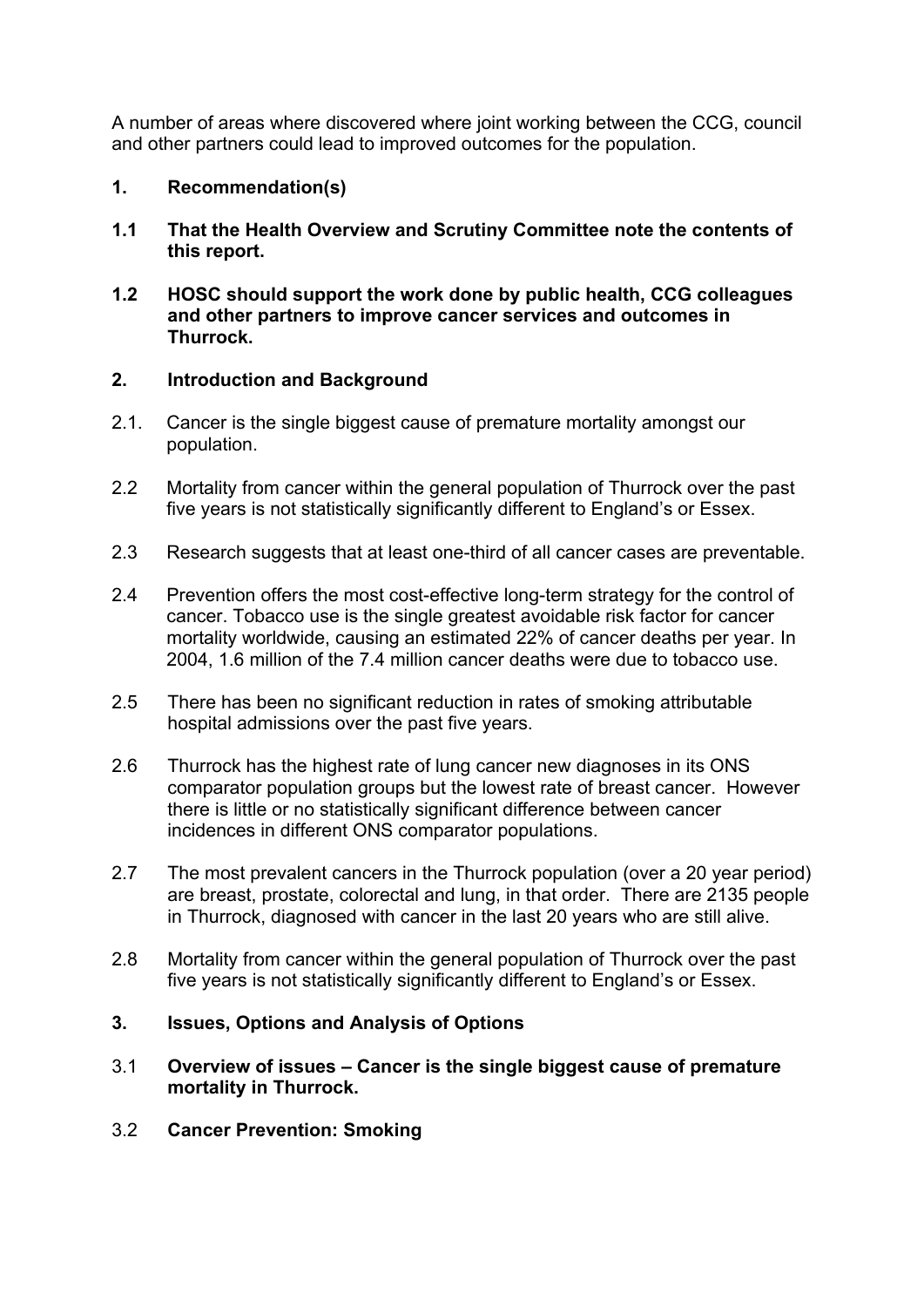Prevention offers the most cost-effective long-term strategy for the control of cancer. Tobacco use is the single greatest avoidable risk factor for cancer mortality worldwide, causing an estimated 22% of cancer deaths per year.

- 3.3 It is estimated that between 21.1% to 22.8% of adults in Thurrock smoke, depending on the age range studied and the method of sampling. Thurrock has a smoking prevalence significantly greater than England's and many of its comparator populations.
- 3.4 Smoking is strongly positively associated with deprivation in Thurrock, and is therefore a key driver of health inequalities.
- 3.5 Thurrock has rates of hospital admissions and mortality attributable to smoking that are significantly greater than England's and many of its comparator populations.
- 3.6 There has been no significant reduction in rates of smoking attributable hospital admissions over the past five years:
	- 86.6% of smokers have a record of an offer of help to quit smoking by their GP practice
	- Fewer than 6% made a quit attempt through an NHS stop smoking service.
	- There is significant variation between different GP practice populations and this cannot be explained by differences in deprivation levels between practice populations.
- 3.7 The Health and Social Care system in Thurrock is failing to have any significant impact on smoking prevalence in our local population through smoking cessation work. :
	- It is estimated that less than 0.3% of smokers successfully quit long term in 2014/15 as a result of a commissioned stop smoking service.
	- This is a product of both a failure of providers to identify and refer smokers into stop smoking services and a failure of stop smoking services to help sufficient people referred to them, to quit successfully long term.

#### 3.8 **Cancer Screening**

Early identification of many types of cancer results in better treatment outcomes for patients. Cancer screening programmes aim to identify people likely to have cancer such that they can be referred for further diagnostic tests and if necessary for treatment.

3.9 National cancer screening programmes are delivered by the NHS. They are coordinated by the national office of the NHS Cancer Screening Programmes, part of Public Health England. Commissioning and monitoring of local programmes is the responsibility of a local team of Public Health England based within the NHS England East office.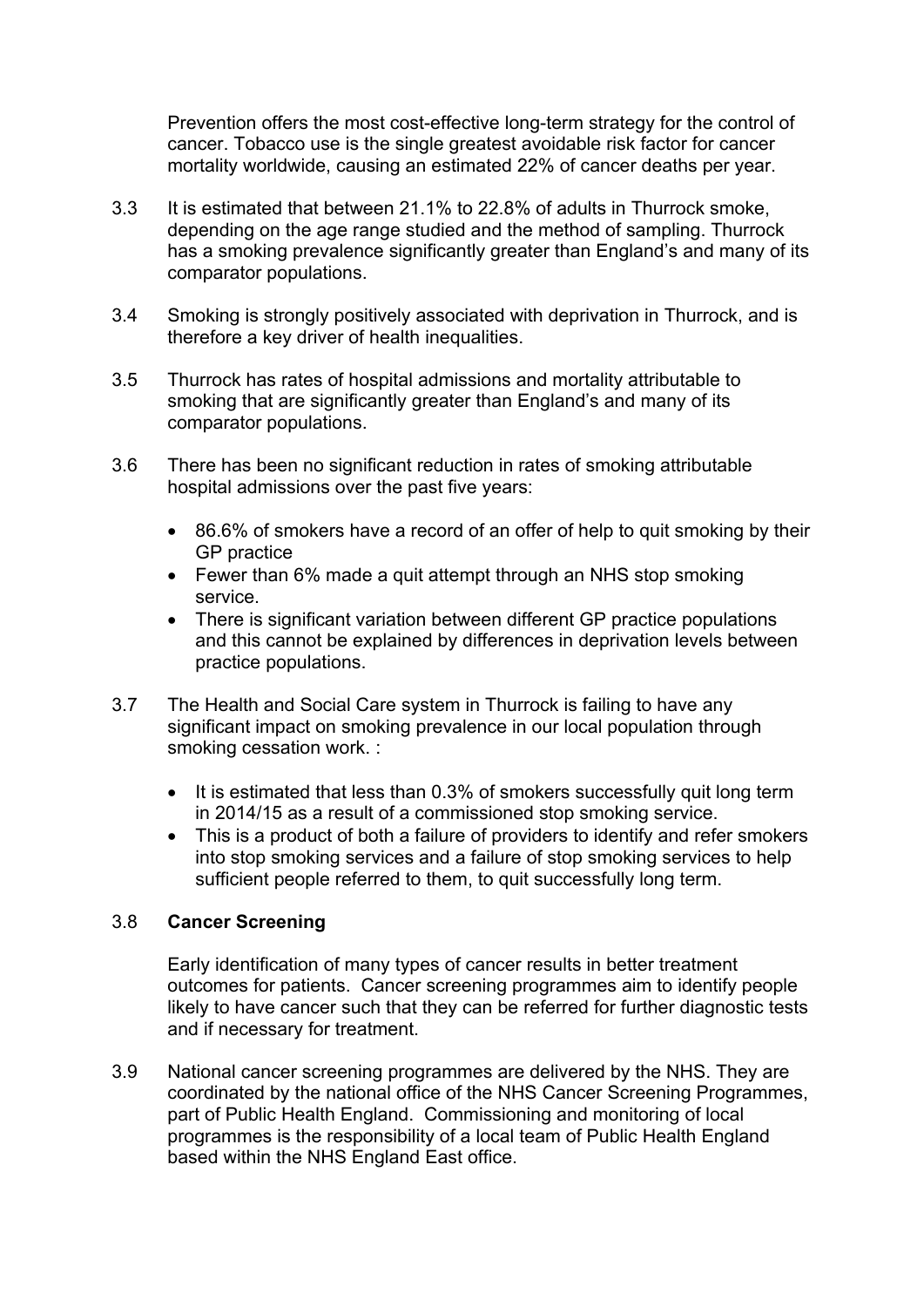## 3.10 **There are three cancer screening programmes:**

- the NHS Cervical Screening Programme
- the NHS Breast Screening Programme
- the NHS Bowel Cancer Screening Programme

#### 3.11 **Cervical Screening**

- The mean 3.5 year screening cervical screening coverage of patients aged 25-49 across Thurrock is 71.7% which is above the minimum standard but below the target 80% rate
- However, there is unacceptable variation in screening coverage between GP practice populations.
- Only 17 of our 32 GP practices (53.1%) achieve screening coverage at the minimum standard of 70% and only two (6.25%) achieve screening coverage at the target rate of 80%.
- Performance on screening coverage for women aged 50-64 is better than those aged 24-49. The mean screening coverage in this cohort across the CCG is 76.2% and variation between practice populations is lower than that in younger women.
- Cervical screening coverage for women aged 25-49 is relatively strongly negatively associated with practice population deprivation and could therefore be said to be a driver for health inequalities.
- 11 practices have screening coverage that is both below the 70% minimum standard and significantly below what would be expected for their level of practice population deprivation. This warrants further investigation.

#### 3.12 **Bowel cancer screening**

- The mean coverage rate for bowel cancer screening in Thurrock in the eligible population is 55%. This is below the national minimum standard of 60%.
- 26 of the 32 (81.26%) practice populations have screening coverage below the 60% target.
- There is considerable variation in uptake of bowel cancer screening between GP practice populations, with the lowest coverage being just over half of that in the population with the highest coverage rate.
- Given that GP practices have little involvement in this screening programme, the explanation for this is likely to a product of differences within the practice populations themselves. There is a strong negative association between bowel cancer screening coverage and deprivation. This is concerning as it is likely to be a driver of health inequalities related to cancer.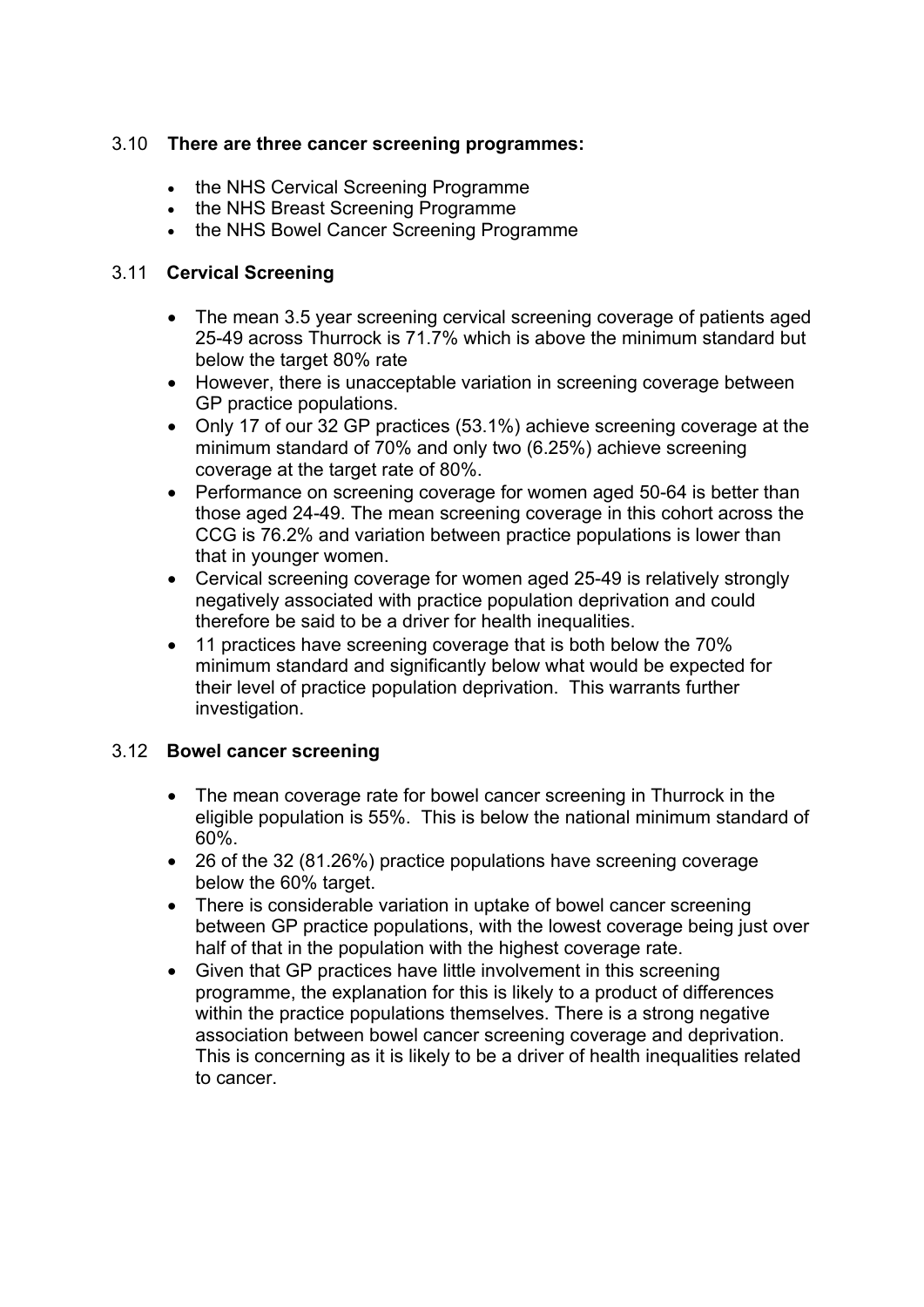# 3.13 **Breast cancer screening**

- The mean screening coverage rate for breast screening of patients across Thurrock is 65.9% which is below the minimum standard of 70%.
- There is considerable variation in coverage between different practice populations. Only 11 out of the 32 practice populations (34.3%) achieve the minimum 70% coverage standard and none are screened to the target 80%.

# 3.14 **Early Identification and Referral of People with Suspected Cancer:**

- Timely and appropriate referral of patients with symptoms is essential to improving cancer survival in our population.
- One of the explanations in the published literature on the UK's poor cancer survival rates compared to other countries is that patients are referred for cancer treatment to late.
- Conversely, over-referral of patients who do not have cancer risks clogging up NHS care pathways with the "worried well" and diverting capacity away from treating promptly patients who do have cancer.
- The NHS has set a two week minimum waiting time for patients with suspected cancer to see a cancer specialist from GP referral.
- Overall, 7.8% of patients referred into the two-week wait cancer pathway were subsequently found to have cancer. This is lower than England's rate (8.4%) but not statistically significantly different.
- In one practice over 30% of patients referred into the two week pathway were subsequently diagnosed with cancer. This suggests a significant under referral of patients and warrants further urgent investigation.
- On a second metric to examine the appropriateness of referral of patients with suspected cancer into the two week wait pathway – the Indirectly Age Standardised Referral Ratio, there is also significant variation in between GP practices in Thurrock.
- Nine practices (28.1%) have referral ratios that suggest that they are under referring patients with suspected cancer and three practices (9.4%) have referral ratios that suggest they may be over-referring patients who do not have cancer.
- Three practices have scores on both metrics that suggest that they are failing to refer sufficient patients with suspected cancer into the two week wait pathway. This warrants further investigation.
- Over half of all patients treated for cancer in Thurrock did not receive a referral through the two-week wait pathway. This is not significantly different to England's rate, but still suggests that too few patients are having their cancer detected early enough.
- In terms of performance against the two-week waiting standard, Thurrock performs well with 95.6% of patients seeing a cancer specialist within two weeks of being referred into the pathway by their GP. This is second best performance in Thurrock's ONS comparator CCG group and statistically significantly better than the performance across England.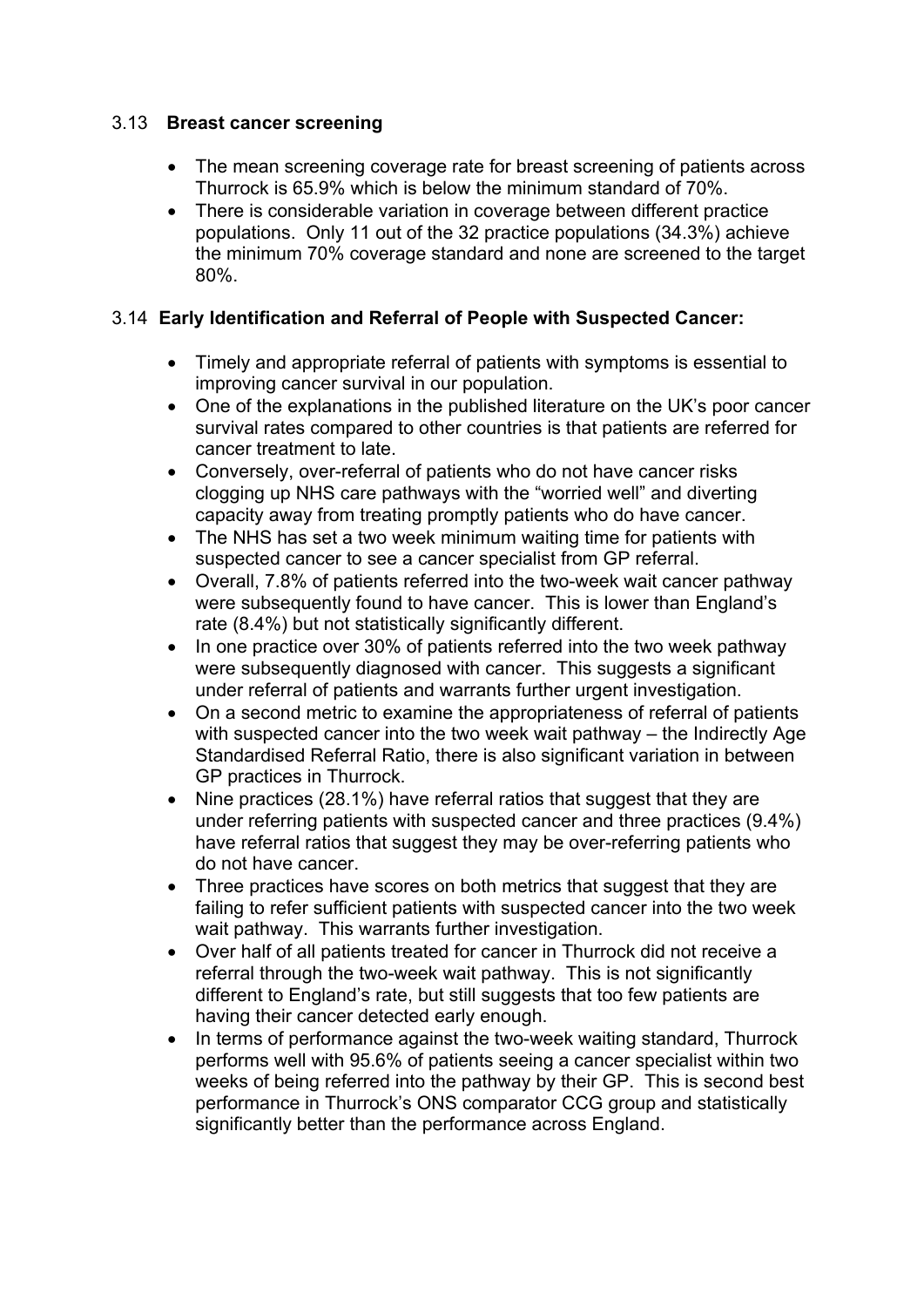# 3.15 **Cancer Diagnosis and Treatment**

- Prompt diagnosis and treatment is key both to the efficacy of treatment and to minimising the distress of people diagnosed with cancer.
- There is significant variation between different GP populations in terms of rate of unplanned care admissions for cancer with 12 practices having rates significantly below the England mean and two practices significantly above and a 20 fold difference between the practice population with the highest and lowest rate.
- Cancer diagnosed and treated through an unplanned care hospital admission are likely to indicate late diagnosis and poorer patient outcomes.
- Cancer unplanned care admission rates are strongly positively associated with income deprivation levels in the practice population although the reasons for this are unclear.
- Explanations could include a greater level of under doctoring in deprived communities, a lower cancer screening coverage or a greater unwillingness of deprived populations to seek help early for cancer symptoms.
- For patients who are referred into local cancer care pathways Thurrock CCG performs in line with England and its comparator group CCGs on the 31 day wait performance cancer standard suggesting that once cancer is diagnosed, the vast majority of patients (97%) receive treatment within 31 days.
- Conversely only 68.4% of patients with cancer receive treatment within 62 days from their initial GP referral.
- This is the lowest percentage of patients when compared to Thurrock's ONS comparator CCGs and is significantly worse than the England mean of 84%.
- Furthermore the situation has deteriorated over the last 15 months.
- Delays in cancer treatment due to delays in diagnostics is likely to impact adversely on mortality rates of Thurrock patients and is unacceptable.
- Detailed category analysis on 62 day breach reports undertaken by the author between April 2014 and June 2015 suggests that 78% of all 62 day cancer wait breaches are potentially avoidable.
- The most common two reasons were either entirely or partly a function of the fragmentation of cancer pathways between multiple hospital sites across Essex.
- The most common reason was delays in access to diagnostics. This occurred either at one site or often because referral of patients between different sites was required in order to access to all diagnostic equipment in order to obtain an adequate diagnosis to begin treatment. This accounted for almost half of all breaches.
- Where specified, delays for MRI and CT scans and for TRUS featured commonly in breach reports categorised into this sub-category.

A theme running through many of the reports for breaches categorised as 'avoidable' was a lack of coordination of care of the patient.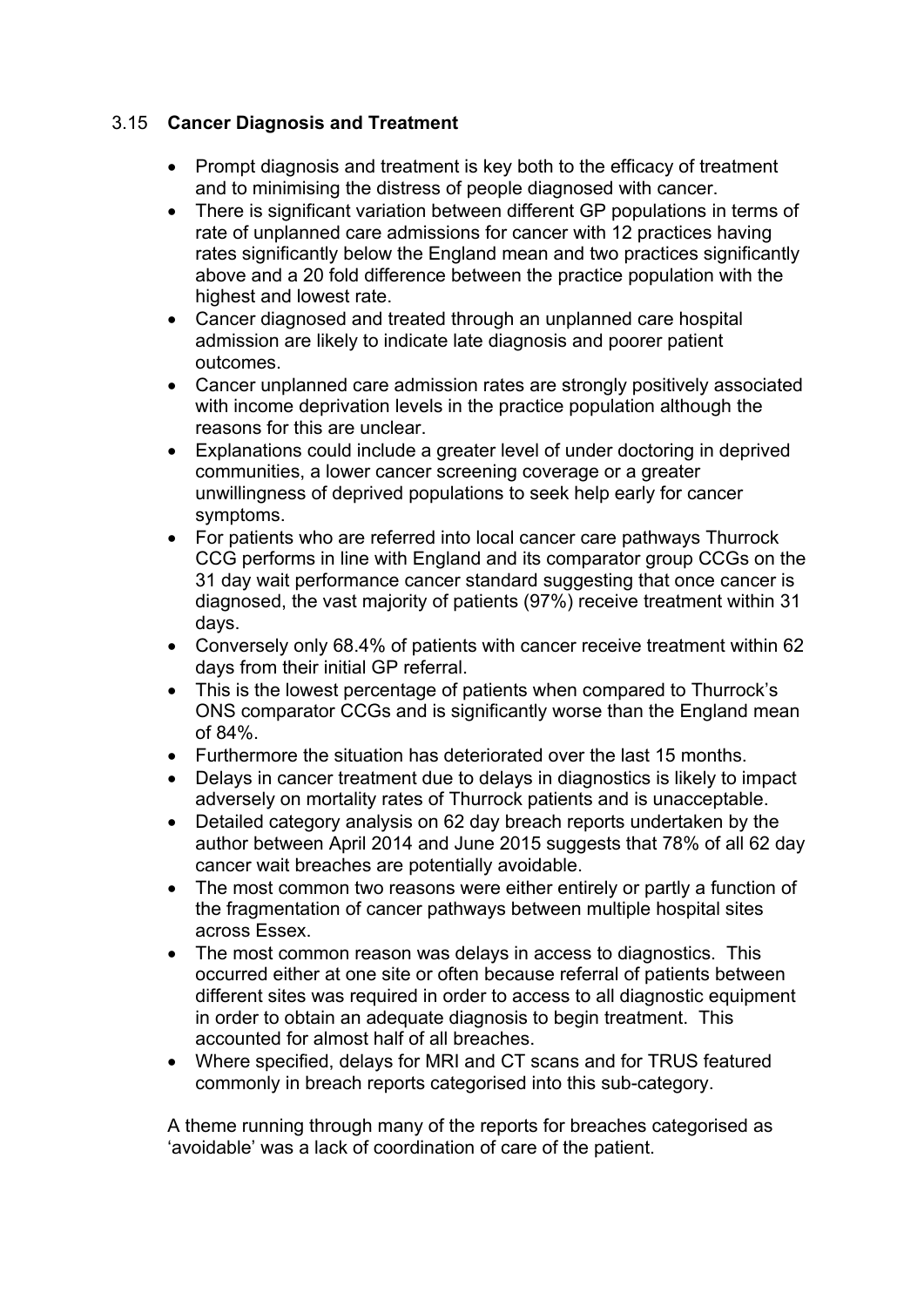The care pathway operates as a series of linked individual processes with staff only taking responsibility for their part of the pathway or process. As soon as one part of the pathway failed, the entire pathway failed and the delay occurred. Patients often appeared to be 'bounced' around different providers and different parts of the NHS system with no one individual taking responsibility for their journey through the pathway:

- The urological, lung, and upper gastrointestinal pathways give cause for significant concern:
- Over 50% of patients entering these pathways fail to receive treatment for cancer within the 62 day standard because of reasons that were potentially avoidable.
- 47% of patients with lung cancer experienced a potentially avoidable delay in diagnostics in the first quarter of 2014/15.

### **Cancer Survival**

- Cancer one-year survival rates for both Thurrock and England have increased at largely the same yearly rate and by around 10% between 1996 and 2011, with Thurrock's one-year survival rate remaining slightly below that of England's.
- Whilst improving, one-year survival rates for both breast and colorectal cancer in Thurrock are amongst the lowest amongst in our ONS comparator group of CCGs.
- Over the last 20 years, patients diagnosed with in Thurrock have generally survived for shorted periods of time than England and many of our comparator CCGs

#### **4. Reasons for Recommendation**

- 4.1 HOSC is asked to note the contents of this report.
- 4.2 HOSC is asked to support the work that public health, CCG and other partners are doing in order to improve outcomes for those affected by cancer in Thurrock.

# **5. Consultation (including Overview and Scrutiny, if applicable)**

5.1 This report has been presented to Thurrock CCG colleagues, who supported the recommendations made.

#### **6. Impact on corporate policies, priorities, performance and community impact**

6.1 This report should be used by the Council and partners to influence new ways of working and supporting policies and actions that aim to improve outcomes by those affected by cancer.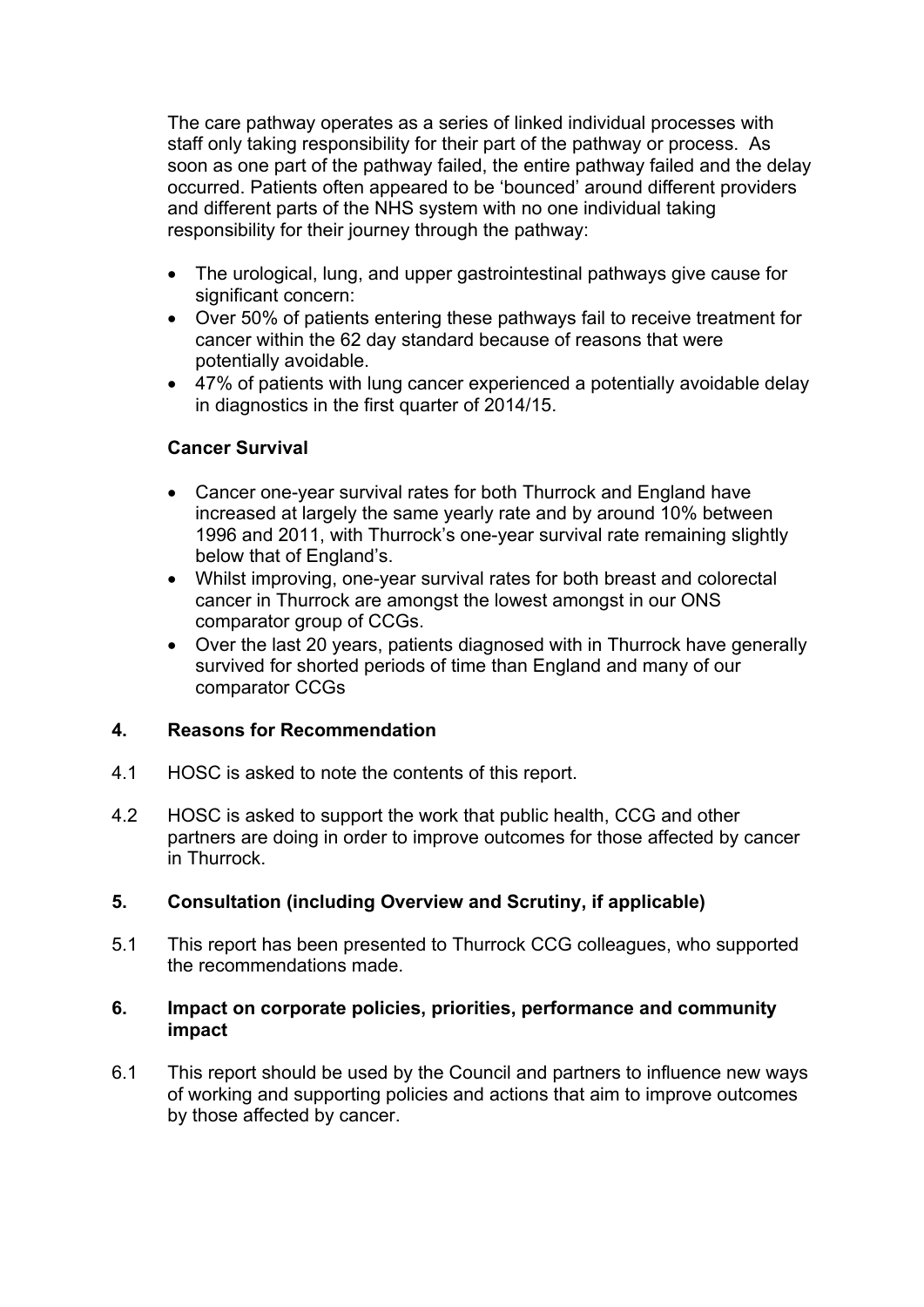### **7. Implications**

#### 7.1 **Financial**

Implications verified by: **Jo Freeman**

**Management Accountant, Social Care & Commissioning**

There are no financial implications following the recommendations of this report.

### 7.2 **Legal**

Implications verified by: **David Lawson**

**Monitoring Officer and Deputy Head of Legal**

There are no direct legal implications at this stage.

# 7.3 **Diversity and Equality**

Implications verified by: **Natalie Warren**

**Community Development and Equalities Manager**

There are no direct diversity implications arising from this report.

7.4 **Other implications** (where significant) – i.e. Staff, Health, Sustainability, Crime and Disorder

Implementing the recommendations of the report will help to improve the health of the population by diagnosing cancers earlier and treating them more quickly in order to improve cancer survival rates.

**8. Background papers used in preparing the report** (including their location on the Council's website or identification whether any are exempt or protected by copyright):

None.

# **9. Appendices to the report**

Appendix 1 - Cancer Deep Dive